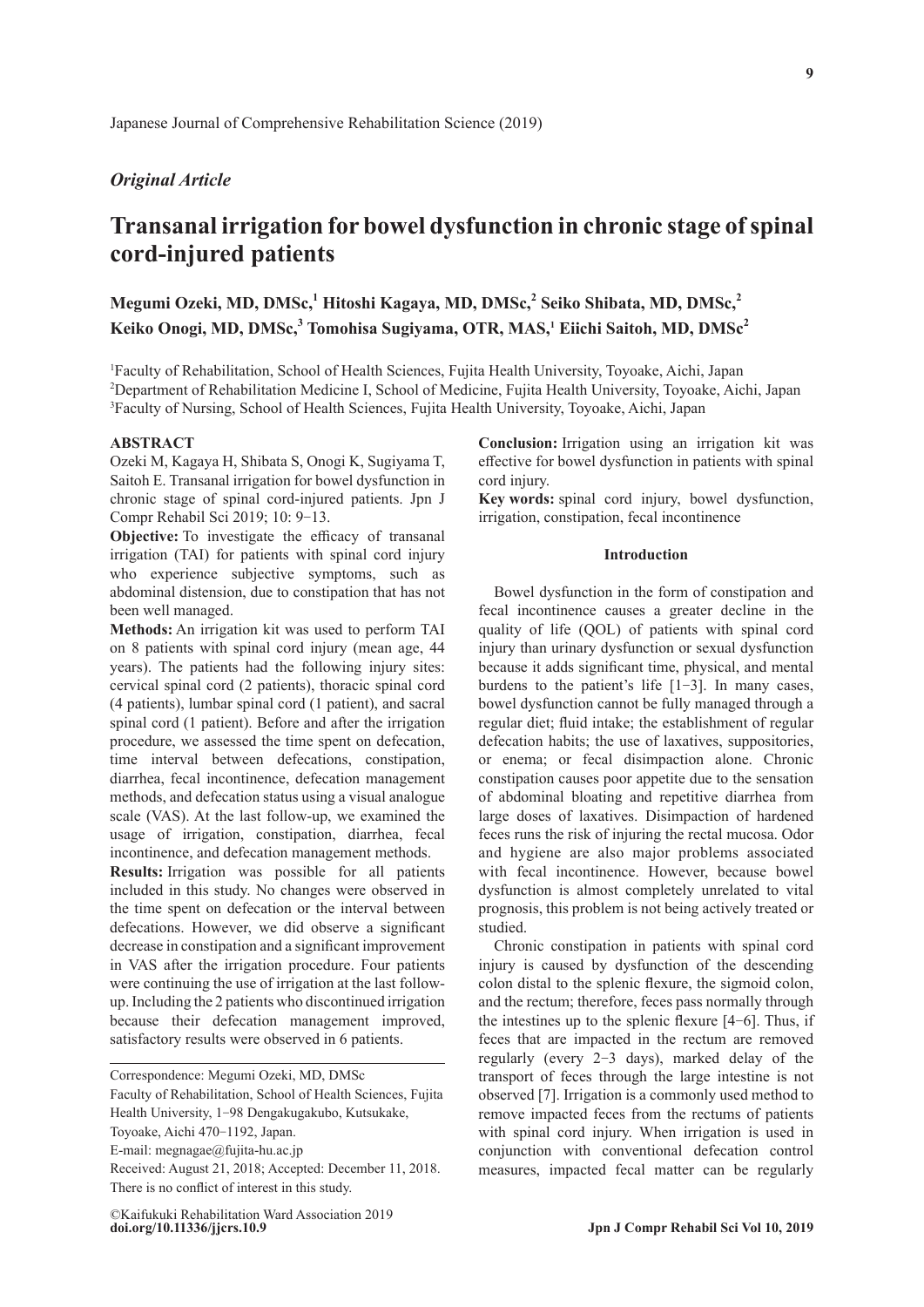removed. This allows fecal matter to pass through the large intestine more smoothly, which improves bowel dysfunction. Malone antegrade continence enema (MACE) [8-11] entails connecting the vermiform appendix to an opening in the abdominal wall. Consequently, antegrade irrigation can be performed by injecting irrigation fluid through this opening. Although feces are expelled following the same route as physiological intestinal circulation, this procedure is surgically invasive and is associated with problems, such as stenosis of the fistula and reflux through the fistula. As a result, transanal irrigation (TAI) is often utilized in unresponsive cases. There are several different procedures for TAI, which is a retrograde irrigation technique. The enema continence catheter (ECC) [8] method involves inserting a catheter into the anus and injecting tepid fluid into the rectum to induce defecation. Because the catheter is fixed within the rectum using a balloon, the procedure can be performed with minimal insertion-related manipulation. However, problems associated with this procedure include the fact that small amounts of hemorrhage in the rectum can occur, manipulation of the device requires assistance, fluid can leak from the site of catheter insertion and cause contamination, and the catheter can be expelled through the rectum during manipulation. Pulsed irrigation enhanced evacuation (PIEE)[12-14] involves the use of a tube for recovering the fluid, which increases the hygiene of the procedure by reducing fluid leakage. This procedure is easy to perform because the amount of fluid and the speed at which it is injected can be adjusted. However, it requires a large device and a full understanding of the operating procedure. The Peristeen anal irrigation system involves fixing a catheter within the rectum using a balloon; this system can be manipulated by a single person. A randomized controlled trial of the use of the Peristeen anal irrigation system on patients with spinal cord injury reported that compared to conservative treatment methods, TAI led to improvements in constipation, fecal incontinence, and QOL [15]. In addition to neurogenic intestinal dysfunctions, such as spinal cord injury, spina bifida, and multiple sclerosis, TAI is also indicated for fecal incontinence, disorders of fecal mobility, and post-lower anterior resection syndrome. However, TAI is contraindicated for anal and intestinal stenosis and for use during the active phase of intestinal inflammatory diseases, acute diverticulitis, and colorectal cancer. Perforation is the primary complication associated with TAI, but this occurs extremely rarely (0.0002%) [16]. Although the equipment required for TAI is expensive, its use lowers nursing care and urinary tract infection-related costs, and thus, the overall cost of TAI is comparatively low [17].

In the present study, we utilized the procedure developed by Miyazaki et al. [18, 19], which is simple and minimally invasive using a simple intestinal irrigation kit. Here we report on the results obtained from its use in patients with chronic stage of spinal cord injury, whose bowel movement was not well managed.

### **Methods**

We introduced an irrigation method using an intestinal irrigation set in 8 patients who complained of subjective symptoms, such as abdominal bloating with more than 4 days without defecation per time for at least one month, and whose defecation control was unsatisfactory despite defecation management by using laxatives, suppositories, enema, or disimpaction. Seven men and 1 woman with a mean age of 44 years (24–70 years) comprised the study population. Their primary illnesses were traumatic spinal cord injury (4 patients), radiation myelopathy (1 patient), epidural hematoma of the thoracic spinal cord (1 patient), myelitis (1 patient), and thoracic aortic aneurysm (1 patient). The injury sites were as follows: cervical spine (2 patients), thoracic spine (4 patients), lumbar spine (1 patient), and sacral spine (1 patient). The American Spinal Injury Association classifications were as follows: A in 4 patients, B in 2 patients, and D in 2 patients. The 2 cervical injury cases required nursing care for their defecation management. The mean period between the onset and the start of intestinal irrigation was 26 months (7-68 months) (Table 1). We utilized the Phycon Intestinal Irrigation Set (Fuji Systems Corporation) (Figure 1). This irrigation system involves injecting between 50 and 100 ml of tepid fluid using a catheter via the anus into the rectum, removing the catheter, and then expelling the fluid and feces. Repeating this process dozens of times results in the complete expulsion of all fecal matter. Intestinal irrigation was performed during hospitalization once every 2-3 days in accordance with each patient's defecation cycle. Each patient received guidance between 5 and 7 times during their hospital stay.

**Table 1.** Patient characteristics.

| Case | Age | Sex | Functional<br>level | AIS | Time after<br>onset<br>(months) |
|------|-----|-----|---------------------|-----|---------------------------------|
|      | 59  | M   | C <sub>6</sub>      | B   | 39                              |
| 2    | 24  | М   | C7                  | В   | 68                              |
| 3    | 53  | М   | Th <sub>5</sub>     | A   |                                 |
| 4    | 34  | М   | Th6                 | A   | 13                              |
| 5    | 39  | М   | Th <sub>9</sub>     | A   | 14                              |
| 6    | 45  | F   | Th10                | A   | 12                              |
|      | 27  | М   | L4                  | D   | 44                              |
| 8    | 70  | М   | S1                  |     | 12                              |

AIS, ASIA impairment scale.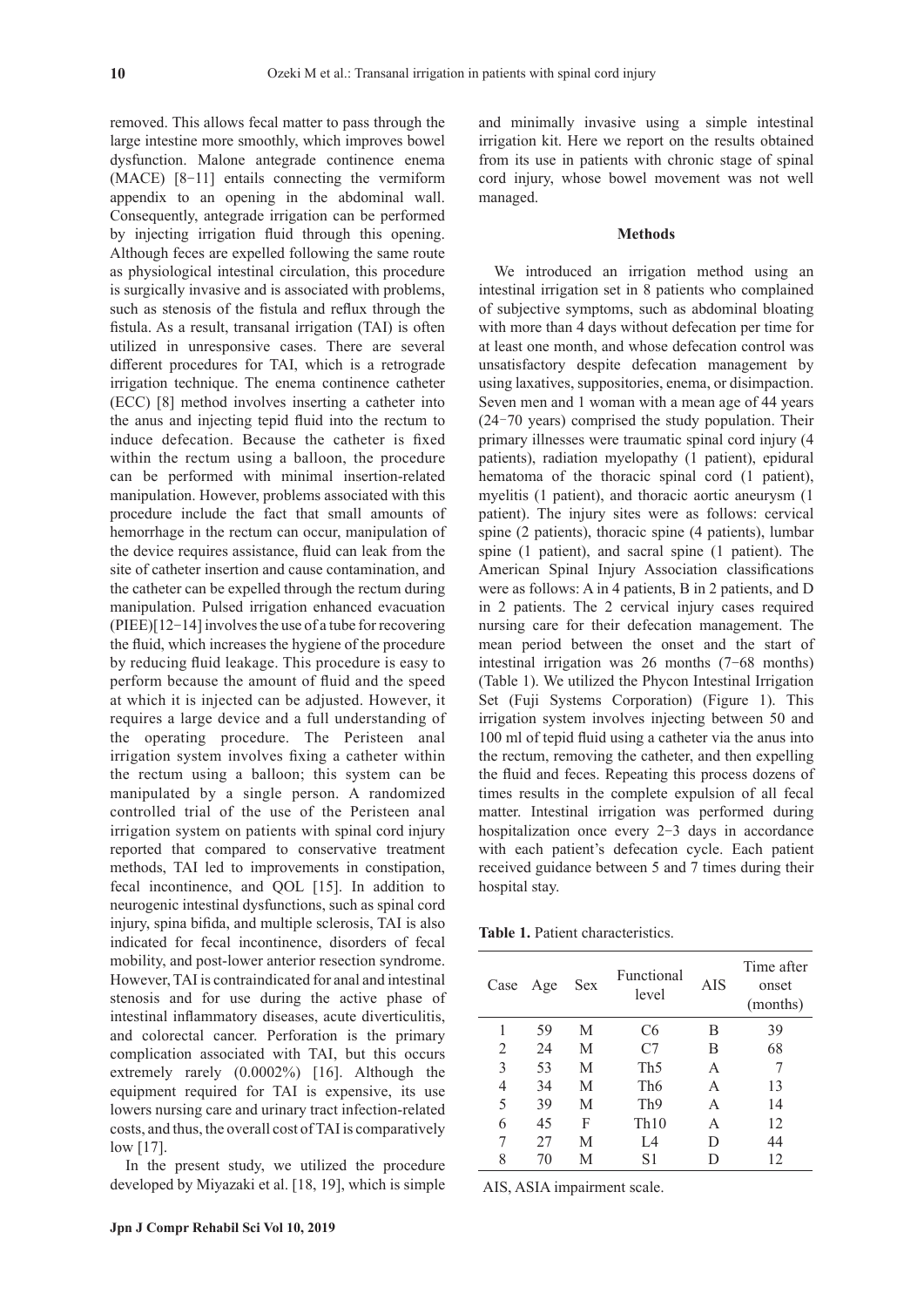

**Figure 1.** Phycon Intestinal Irrigation Set (Fuji Systems Corporation).

An easy-to-use transanal irrigation kit.

We measured the following data items by questioning the patients one month prior to irrigation and again one month after discharge following the completion of irrigation: time required for defecation, time intervals between defecations, constipation, diarrhea, fecal incontinence, and defecation management methods used other than irrigation. Defecation status before and after irrigation was measured by asking the following question: "On a scale of 0–100, where the worst defecation status is 0 and the best is 100, how would you score your defecation status over the past month?" The patients evaluated their status by themselves using a visual analogue scale (VAS). Constipation was defined as at least 4 days without defecating and the presence of subjective symptoms, such as the feeling of abdominal bloating, while fecal incontinence was defined as fecal leakage when not undergoing treatment. We also questioned the patients regarding the mean amount of tepid fluid used in irrigation one month following discharge after completing the inhospital irrigation procedure. Furthermore, at the last follow-up, we assessed whether the patients were still using the irrigation method, the presence or absence of constipation, diarrhea, fecal incontinence, and the methods of defecation management.

Statistical analyses were conducted using the Wilcoxon signed-rank test to assess the time required for defecation and the intervals between defecations. The paired *t*-test was used to assess the VAS. We compared patient status at pre-irrigation, postirrigation, and the last follow-up using McNemar's test for constipation, fecal incontinence, and defecation management methods (laxatives, suppositories, enema, and disimpaction). The level of significance was set at 5%. The statistical analyses were performed using JMP version 12 (SAS Institute, Inc., Cary, NC).

#### **Results**

The introduction of irrigation was completed in all patients within 2 weeks. The 2 patients with cervical spine injury required continued assistance with irrigation, but all other patients were able to perform irrigation on their own. The amount of tepid irrigation fluid utilized was  $2.9 \pm 2.6$  L (mean  $\pm$  SD). The median time required for defecation was 27.5 minutes pre-irrigation and 60 min post-irrigation, indicating that the time required increased; however, this increase was not statistically significant. The median interval between defecations was 3 days both pre- and post-irrigation, indicating no statistically significant difference. All patients had constipation prior to irrigation, but there was a significant decrease at post-irrigation in the patients suffering from constipation (*p*=0.046). Although 1 patient complained of diarrhea prior to irrigation, no patients had diarrhea after irrigation. The number of patients with fecal incontinence also decreased from 5 to 3, but this decrease was not statistically significant. An analysis of the method of defecation management indicated that the number of patients using laxatives decreased from 7 to 6, the number using suppositories decreased from 3 to 1, the number using enema decreased from 3 to 2, and the number using disimpaction decreased from 5 to 2. However, these decreases were not statistically significant. After introduction of irrigation, the patients who used suppositories or enema performed irrigation immediately after using suppositories or enema and then used disimpaction if any fecal matter remained. No patients used both suppositories and enema concomitantly after the introduction of irrigation. VAS improved in all cases. The mean score was 31 points pre-irrigation and 71 points post-irrigation, indicating significant improvement (*p*<0.001) (Table 2). After the initial irrigation, case 3 experienced abdominal pain, and case 5 experienced anal hemorrhage as complications, but these symptoms improved after completion of the introduction of irrigation; no recurrence of symptoms was observed thereafter.

The median follow-up period was 39.5 months. No serious complications were observed at the last followup. Four patients discontinued irrigation at the last follow-up, but 2 of them did not have to use it because of good defecation control; case 1 used laxatives and enema, while case 6 laxatives alone. Therefore, cases 1-6 were able to control their defecation cycle, but cases 7 and 8, who experienced spinal cord injury in the lower segments, were unable to achieve good control and they discontinued irrigation. Constipation was observed in only 1 patient at the last follow-up, which was a significant decrease compared to preirrigation  $(p=0.008)$ . Fecal incontinence was also observed in only 1 patient, indicating a significant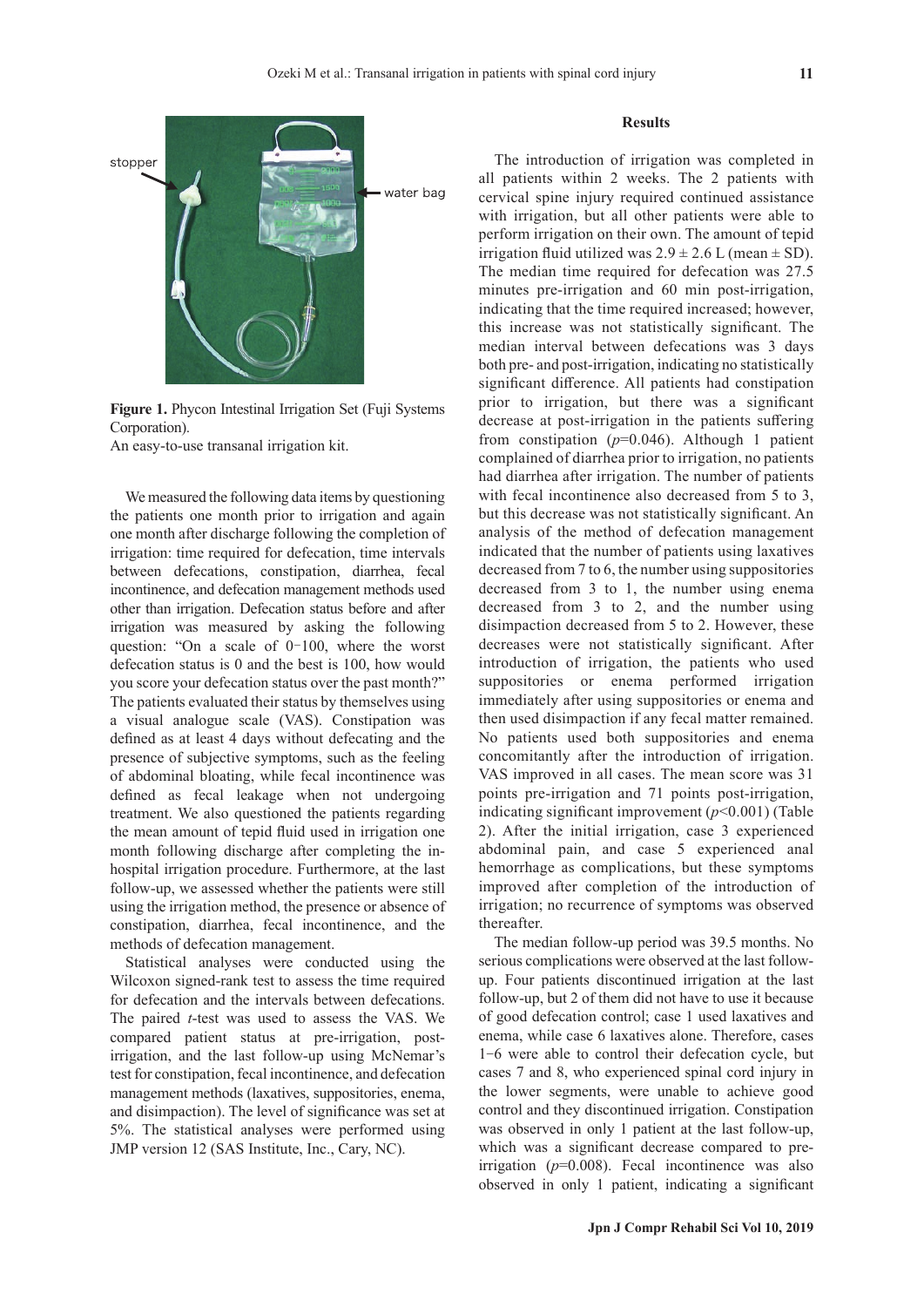| Case          | Time required<br>for defecation<br>(min) |      | Interval<br>between<br>defecations<br>(days) |              | Constipation             |      | Fecal<br>Diarrhea<br>incontinence |          | Defecation management<br>Pre<br>Post |      |                          |                          |                          |                                                                                 |                          | Visual<br>analog scale |                  |                   |              |      |
|---------------|------------------------------------------|------|----------------------------------------------|--------------|--------------------------|------|-----------------------------------|----------|--------------------------------------|------|--------------------------|--------------------------|--------------------------|---------------------------------------------------------------------------------|--------------------------|------------------------|------------------|-------------------|--------------|------|
|               | Pre                                      | Post | Pre                                          | Post         | Pre                      | Post |                                   | Pre Post | Pre                                  | Post |                          |                          |                          | Laxative Suppository Enema Disimpaction Laxative Suppository Enema Disimpaction |                          |                        |                  |                   | Pre          | Post |
|               | 60                                       | 60   | 2.5                                          | 3            |                          |      |                                   |          |                                      |      |                          |                          |                          |                                                                                 |                          | -                      |                  | $\hspace{0.5cm}$  | 50           | 80   |
|               | 90                                       | 60   |                                              | 4            |                          |      |                                   |          |                                      |      |                          | $^+$                     | $\pm$                    | $\hspace{0.1mm} +\hspace{0.1mm}$                                                |                          |                        |                  |                   | 40           | 99   |
| $\rightarrow$ | 10                                       | 90   |                                              | 2.5          | $\overline{\phantom{0}}$ |      |                                   |          |                                      |      | $\pm$                    | -                        | $\overline{\phantom{a}}$ | $\overline{\phantom{0}}$                                                        | ÷                        | -                      | $\pm$            | $\hspace{0.05cm}$ | 70           | 80   |
| 4             | 10                                       | 100  | 2.5                                          | $\mathbf{3}$ | +                        |      |                                   |          |                                      |      |                          |                          |                          |                                                                                 | $\overline{\phantom{a}}$ | $\pm$                  | $\hspace{0.5cm}$ | $\pm$             | 50           | 80   |
|               | 60                                       | 60   | 3                                            | 5.5          | +                        |      |                                   |          |                                      |      |                          | -                        |                          |                                                                                 |                          |                        |                  | $\hspace{0.05cm}$ | $\mathbf{0}$ | 30   |
| 6             | 10                                       | 10   | $\mathbf{a}$                                 | 3            |                          |      |                                   |          |                                      |      |                          | $\overline{\phantom{a}}$ | $\overline{\phantom{0}}$ | $\overline{\phantom{0}}$                                                        | $\overline{\phantom{0}}$ | -                      |                  | $\sim$            | 40           | 90   |
|               | 45                                       | 60   | 4                                            | 3            | $\overline{\phantom{0}}$ |      |                                   |          |                                      |      | $\overline{\phantom{0}}$ | $^+$                     | $^+$                     | $\overline{\phantom{a}}$                                                        | -                        |                        |                  |                   | $\Omega$     | 60   |
| 8             | 10                                       | 30   | $\mathbf{3}$                                 | 2.5          |                          |      |                                   |          |                                      |      |                          |                          |                          |                                                                                 |                          |                        |                  | +                 | $\Omega$     | 50   |

**Table 2.** Comparison between pre and post transanal irrigation.

**Table 3.** Last follow-up.

|      | Follow-up          | Use of<br>irrigation | transanal Constipation Diarrhea |  | Fecal        | Defecation management |  |  |                                         |  |  |
|------|--------------------|----------------------|---------------------------------|--|--------------|-----------------------|--|--|-----------------------------------------|--|--|
| Case | period<br>(months) |                      |                                 |  | incontinence |                       |  |  | Laxative Suppository Enema Disimpaction |  |  |
|      | 34                 |                      |                                 |  |              |                       |  |  |                                         |  |  |
|      | 53                 |                      |                                 |  |              |                       |  |  |                                         |  |  |
|      | 48                 |                      |                                 |  |              |                       |  |  |                                         |  |  |
| 4    | 45                 |                      |                                 |  |              |                       |  |  |                                         |  |  |
|      | 48                 |                      |                                 |  |              |                       |  |  |                                         |  |  |
| 6    | 34                 |                      |                                 |  |              |                       |  |  |                                         |  |  |
|      | 24                 |                      |                                 |  |              |                       |  |  |                                         |  |  |
| 8    | 15                 |                      |                                 |  |              |                       |  |  |                                         |  |  |

post-irrigation decrease (*p*=0.046). No patients complained of diarrhea. No patients used suppositories, and only 1 patient used disimpaction, indicating a significant decrease at the last follow-up (*p*=0.046) (Table 3).

## **Discussion**

In this study, we found that the use of irrigation led to significant improvement in VAS scores and significant decreases in constipation. At the last follow-up, fecal incontinence and the use of disimpaction also significantly decreased. Good outcomes were obtained in 6 out of 8 patients, including 2 patients in whom irrigation was discontinued because satisfactory defecation control was achieved. Therefore, we assume that irrigation contributes to improved QOL in patients with spinal cord injury. In particular, the number of patients who utilized disimpaction, which often leads to injury of the rectal mucosa, decreased from 5 patients prior to the introduction of irrigation to only 1 patient at the last follow-up. We believe this result is highly significant. No change was observed in the time required for defecation and the interval between defecations, and at the last follow-up, 6 patients, excluding the 2 whose injury was located in the lower segments of the spinal cord, were able to self-manage their defecation cycle; 4 of those patients were continuing to use irrigation. Irrigation provides stimulus to the anus and rectum through the use of the catheter: the injected fluid dilates and stimulates the rectum, and moisture is added to the

hardened feces, all of which promote defecation. Because irrigation utilizes the body's natural defecation response, we believe it is better tolerated than intestinestimulating laxatives. TAI led to improvement in constipation in 60% of patients and fecal incontinence in 67% of patients who suffered from spinal cord injury or cauda equina injury and who underwent ECC [8]. Moreover, it has been reported that the use of the Peristeen anal irrigation system led to significantly better improvement in constipation and fecal incontinence than conventional defecation management techniques [17]. The Peristeen anal irrigation system has recently been utilized in Japan. A prospective multiinstitutional study of its use in intractable bowel dysfunction is being conducted, and the short-term results have already been published. The VAS of 25 patients who utilized the system for over 10 weeks showed the same significant improvements as that in the present study. However, in 3 patients (9.4%), large bowel perforation occurred, which was a notably higher percentage than those indicated in past reports. Large bowel perforation in 2 out of 3 patients was ostensibly due to over-dilation of the balloon, which is a serious complication; therefore, this issue requires further study [20]. The system we utilized uses a stopper instead of a balloon, and consequently, large bowel perforation cannot occur due to over-dilation of the balloon. There have been no reports of large bowel perforation in studies using the same system [18, 19], but because large bowel perforation is a serious complication, continued care is required.